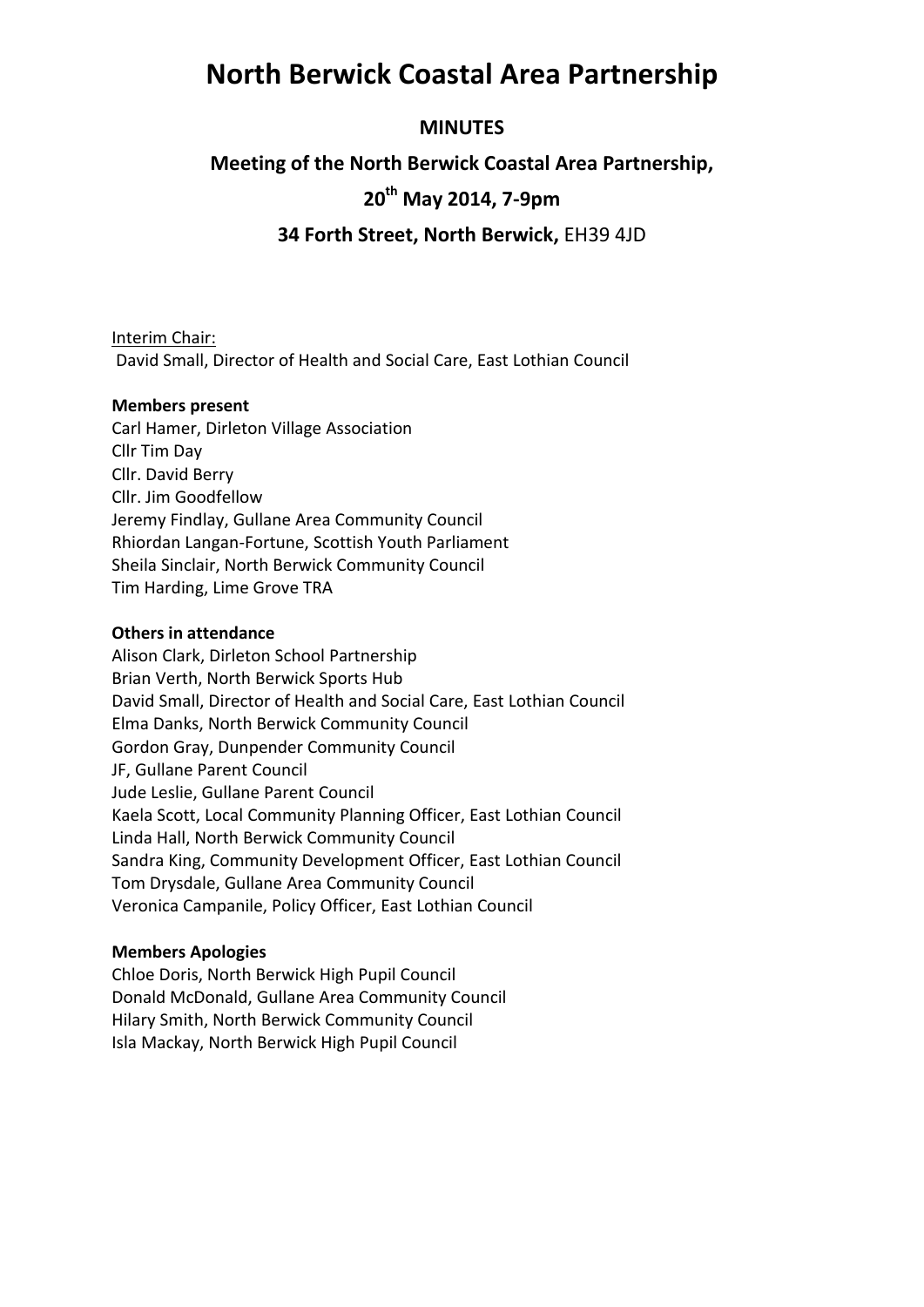**Meeting 20th May 2014**

| <b>Agenda Item</b>                                                             | <b>Key discussion points</b>                                                                                                                                                                                                                                                                                                                                                                                                                                                                                                                                                                                                                                                                                                                                                                                                                                                                                                                                                                                                                                                                                                                                                                                                                                                                                                                                                                                                                                                                                    | <b>Action</b> |
|--------------------------------------------------------------------------------|-----------------------------------------------------------------------------------------------------------------------------------------------------------------------------------------------------------------------------------------------------------------------------------------------------------------------------------------------------------------------------------------------------------------------------------------------------------------------------------------------------------------------------------------------------------------------------------------------------------------------------------------------------------------------------------------------------------------------------------------------------------------------------------------------------------------------------------------------------------------------------------------------------------------------------------------------------------------------------------------------------------------------------------------------------------------------------------------------------------------------------------------------------------------------------------------------------------------------------------------------------------------------------------------------------------------------------------------------------------------------------------------------------------------------------------------------------------------------------------------------------------------|---------------|
| 1.Welcome                                                                      | D Small, the interim chair, opened the inaugural meeting of the Area<br>Partnership. He explained that his role was to help establish the<br>partnership and that it was expected that members would appoint a<br>community chair within several months.                                                                                                                                                                                                                                                                                                                                                                                                                                                                                                                                                                                                                                                                                                                                                                                                                                                                                                                                                                                                                                                                                                                                                                                                                                                        |               |
| 2.Introductions                                                                | Everyone round the table introduced themselves, and the group<br>they represented.<br>Cllr. Berry voiced concern that not all parent councils were present.<br>K Scott said that there had been developments with parent councils<br>which would be shared on the membership agenda item.                                                                                                                                                                                                                                                                                                                                                                                                                                                                                                                                                                                                                                                                                                                                                                                                                                                                                                                                                                                                                                                                                                                                                                                                                       |               |
| 3. Role & Remit<br>and Way of<br><b>Working for the</b><br>Area<br>Partnership | DS explained that this was the fourth (of six) Area Partnerships (AP)<br>to be established and therefore they were all at different stages of<br>development. He added that this was not a one-size-fits-all model<br>and that there would be a fair degree of flexibility in the format and<br>structure.<br>He presented key information from the Role & Remit of Area<br>Partnerships paper, which had been circulated prior to the meeting,<br>and highlighted:<br>Membership and representation<br>٠<br>Role of the interim chairs<br>$\bullet$<br>Frequency of meetings, noting that at the start of the process,<br>٠<br>meetings were likely to be more frequent (4-6 weeks) than the<br>stated 4 times yearly<br>KS clarified that the interim chair in each Area Partnership was a<br>senior East Lothian Council official in order to get them up and<br>working well and then the chair would be handed to a community<br>member selected from the Area Partnership members; as indicated<br>on the remit paper, this could not be an Elected Member for East<br>Lothian Council.<br>Cllr Berry asked if working groups could be formed to take forward<br>specific topics. DS agreed and added that additional people, beyond<br>the AP membership, could be brought into these groups.<br>KS added that in the other areas once wider issues were discussed in<br>the second meetings, sub-groups were being set up.<br><b>DECISION</b><br>The Role and Remit was adopted by the Area Partnership |               |
| 4. Draft Code of<br><b>Conduct</b>                                             | DS asked if everyone had had time to consider the East Lothian<br>Partnership Draft Code of Conduct and if they were comfortable<br>with the content.                                                                                                                                                                                                                                                                                                                                                                                                                                                                                                                                                                                                                                                                                                                                                                                                                                                                                                                                                                                                                                                                                                                                                                                                                                                                                                                                                           |               |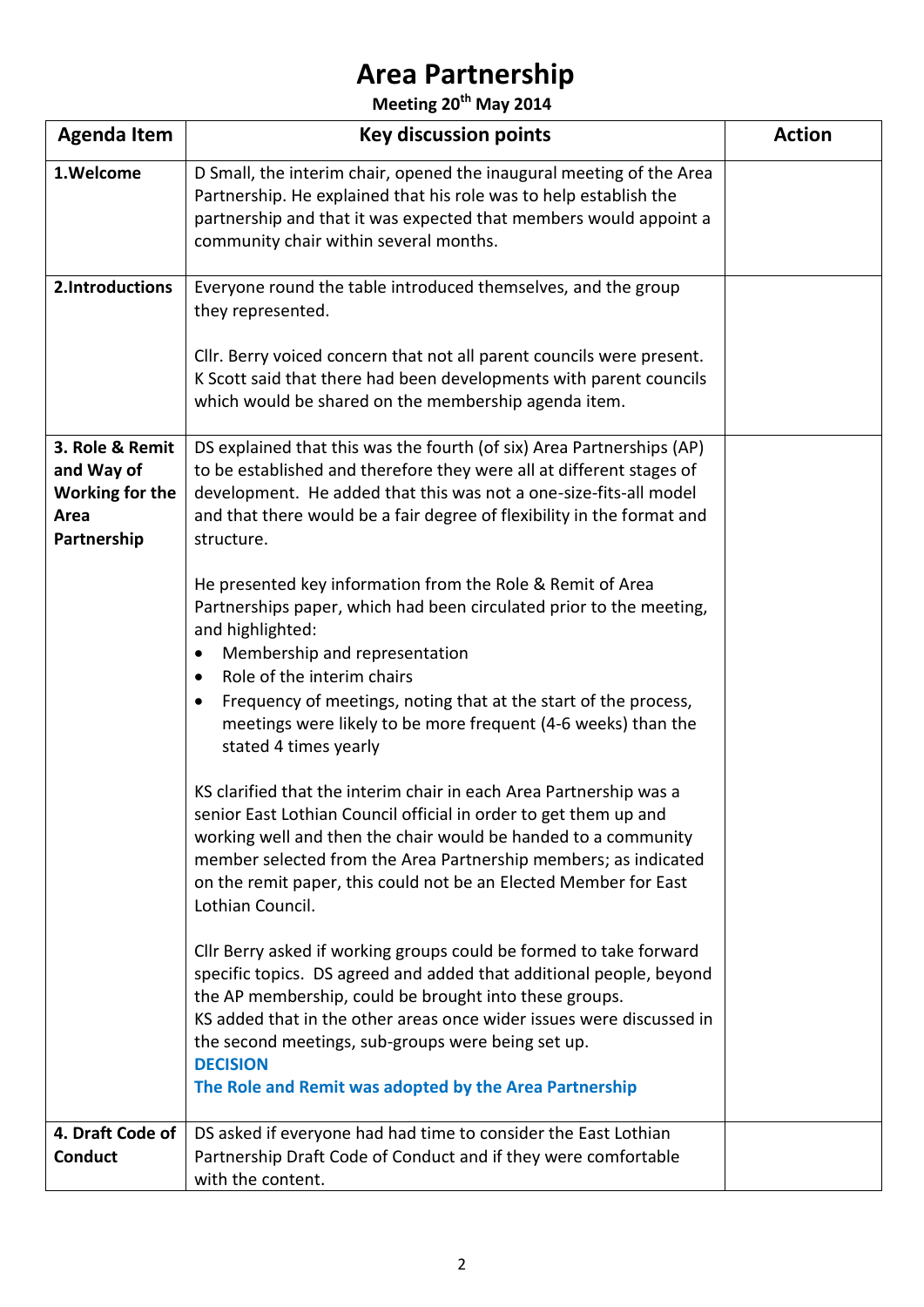| Meeting 20 <sup>th</sup> May 2014 |                                                                                                                                                                                                                                                                                                                                                                                                                                                                                                                                                                                                                                                                                                                                                                                                                                                                                                                                      |                                                                                                                                                                                             |
|-----------------------------------|--------------------------------------------------------------------------------------------------------------------------------------------------------------------------------------------------------------------------------------------------------------------------------------------------------------------------------------------------------------------------------------------------------------------------------------------------------------------------------------------------------------------------------------------------------------------------------------------------------------------------------------------------------------------------------------------------------------------------------------------------------------------------------------------------------------------------------------------------------------------------------------------------------------------------------------|---------------------------------------------------------------------------------------------------------------------------------------------------------------------------------------------|
|                                   | There were no comments on the Code of Conduct. In the discussion,<br>members noted that they all go to many meetings and know how to<br>behave. KS added that this Code of Conduct would be used by all<br>parts of East Lothian Partnership.<br><b>DECISION - The Code of Conduct was accepted</b>                                                                                                                                                                                                                                                                                                                                                                                                                                                                                                                                                                                                                                  |                                                                                                                                                                                             |
| 5.<br>Communication               | V Campanile introduced this agenda item:<br><b>Between Partnership members</b><br>a)<br>Minutes and other papers will be emailed to members and also<br>$\bullet$<br>be publically available online at:<br>http://www.eastlothian.gov.uk/meetings/committee/111/east  <br>othian partnership-north berwick coastal area partnership<br>Email would be the best method for internal communication<br>٠<br>among AP members. She asked if members would agree to<br>share their email addresses within the AP group only. Anyone<br>wishing not to use a personal email could set up a generic email.<br>When using email among the group, a 'reply to all' protocol<br>$\bullet$<br>should be used so that everyone shard the same information.<br>There were no objections to communicating by email.<br><b>DECISION</b><br>Members to advise if they wish to use an alternative generic email<br>address and to send email details. | Groups who<br>would prefer to<br>use generic email<br>address to send<br>email details<br>ASAP.<br>Until then only<br>email addresses<br>already in the<br>public domain will<br>be shared. |
|                                   | b) Feeding back to represented groups<br>VC talked through the summary Feedback Form, which was<br>$\bullet$<br>tabled on the back of the agenda.<br>The Form was designed as a tool to assist member groups to<br>capture key points from the meetings from their perspective to<br>feed back to the people and groups they might represent and to<br>enable them to respond. The Form would be supported by the<br>formal report provided by the minutes.<br>She asked members to send comments on the Feedback Form<br>$\bullet$<br>A brief discussion followed and there were no objections.<br>٠<br><b>DECISION</b><br>It was agreed that the Feedback From would be useful.                                                                                                                                                                                                                                                    | Groups to email<br>any comments on<br>the Feedback<br>Form<br>Staff to email the<br>Form to members<br>for their use                                                                        |
| Wider<br>membership               | K Scott spoke to the Membership discussion paper tabled at the<br>meeting. She explained the principles for the fixed members and<br>the wider membership highlighted in the paper.<br>Re the fixed members:<br>Members were asked to confirm that the list of members were<br>correct for their organisation. The following<br>corrections/additions were agreed:<br>Gullane Area Community Council - the 2 <sup>nd</sup> member should                                                                                                                                                                                                                                                                                                                                                                                                                                                                                             | Staff to update<br>the membership<br>as per the<br>corrections.                                                                                                                             |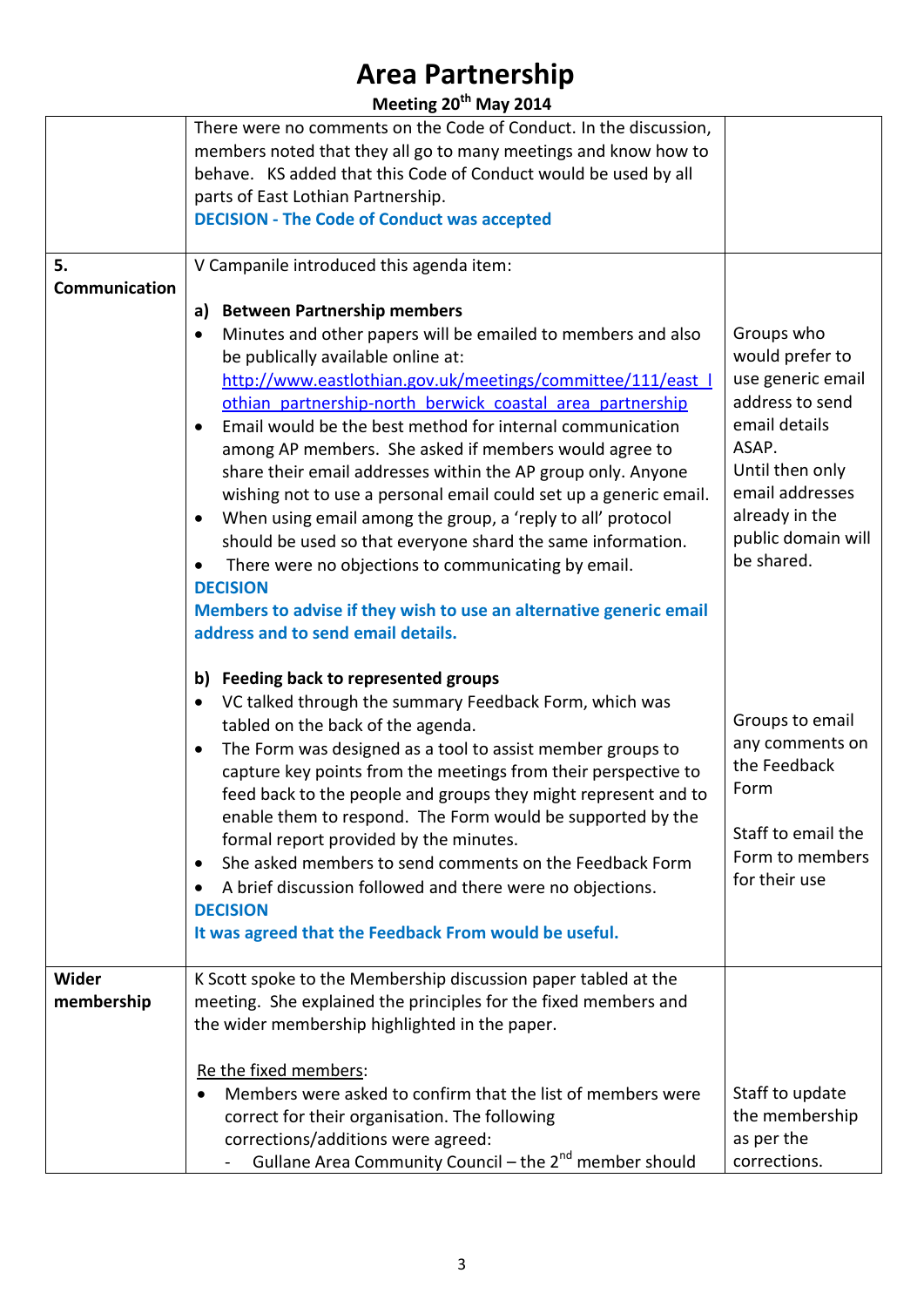**Meeting 20th May 2014**

| be Donald McDonald (replacing Tom Drysdale)                              |                    |
|--------------------------------------------------------------------------|--------------------|
| Dunpender Community Council would become a member as                     | All to check that  |
| Whitekirk village is part of the North Berwick Coastal ward;             | the named          |
| the member will be Gordon Gray from Whitekirk.                           | member and         |
|                                                                          | substitutes for    |
| All members to check that the named members and substitutes              | their organisation |
| for their organisations are correct                                      | are correct        |
|                                                                          |                    |
|                                                                          |                    |
| Parent Council Representation: In summary:                               |                    |
| Parent Council representation was on the agenda of the                   |                    |
| meeting of the East Lothian Association of Parent Councils in            |                    |
| April, however, the meeting had been postponed and this                  |                    |
| would be discussed at the next meeting.                                  |                    |
| Gullane PC and Dirleton School Partnership were present                  |                    |
| North Berwick High PC and Law Primary PC had expressed<br>$\blacksquare$ |                    |
| interest but were not present and had not named                          |                    |
| representatives as yet.                                                  |                    |
| A response from Aberlady PC had not been received. Cllr                  |                    |
| Goodfellow said that he had attended one of their meetings               |                    |
| and they had expressed interest.                                         |                    |
|                                                                          |                    |
| During discussion, it was noted that Athelstaneford PC would be          |                    |
| included within the Haddington AP but may have an interest in            |                    |
| developments in this AP as they are also in the North Berwick            |                    |
| High School catchment. As was the case in other areas,                   |                    |
| Athelstaneford PC will be kept informed of the work of this AP as        |                    |
| part of the wider distribution list and anything thought to be of        |                    |
| particular interest / relevance to them will be highlighted in           |                    |
| communications.                                                          |                    |
|                                                                          |                    |
| Re one Parent Council representing others: the Gullane PS<br>٠           |                    |
| representatives said that clarity was needed on who members              |                    |
| would/could represent. They felt that in general parents would           |                    |
| be more interested in/able to represent the interests of their           |                    |
| school and neighbourhood, which would make it difficult to               |                    |
| adequately represent other areas.                                        |                    |
| There was discussion about the possibility of all four Primary<br>٠      |                    |
| School PCs attending with some as members and some as                    |                    |
| substitutes but only members able to vote (noted that voting             |                    |
| would rarely be required).                                               |                    |
| A Clark was concerned about PCs being obliged to attend when             |                    |
| they had difficulty in meeting current obligations.                      |                    |
| S Sinclair added that there may even be big differences in               |                    |
| positions which could be conflictive.                                    |                    |
| E Danks was concerned that there might be too much<br>$\bullet$          |                    |
| representation around children and schools as compared to                |                    |
| young people out of school as well as older people.                      |                    |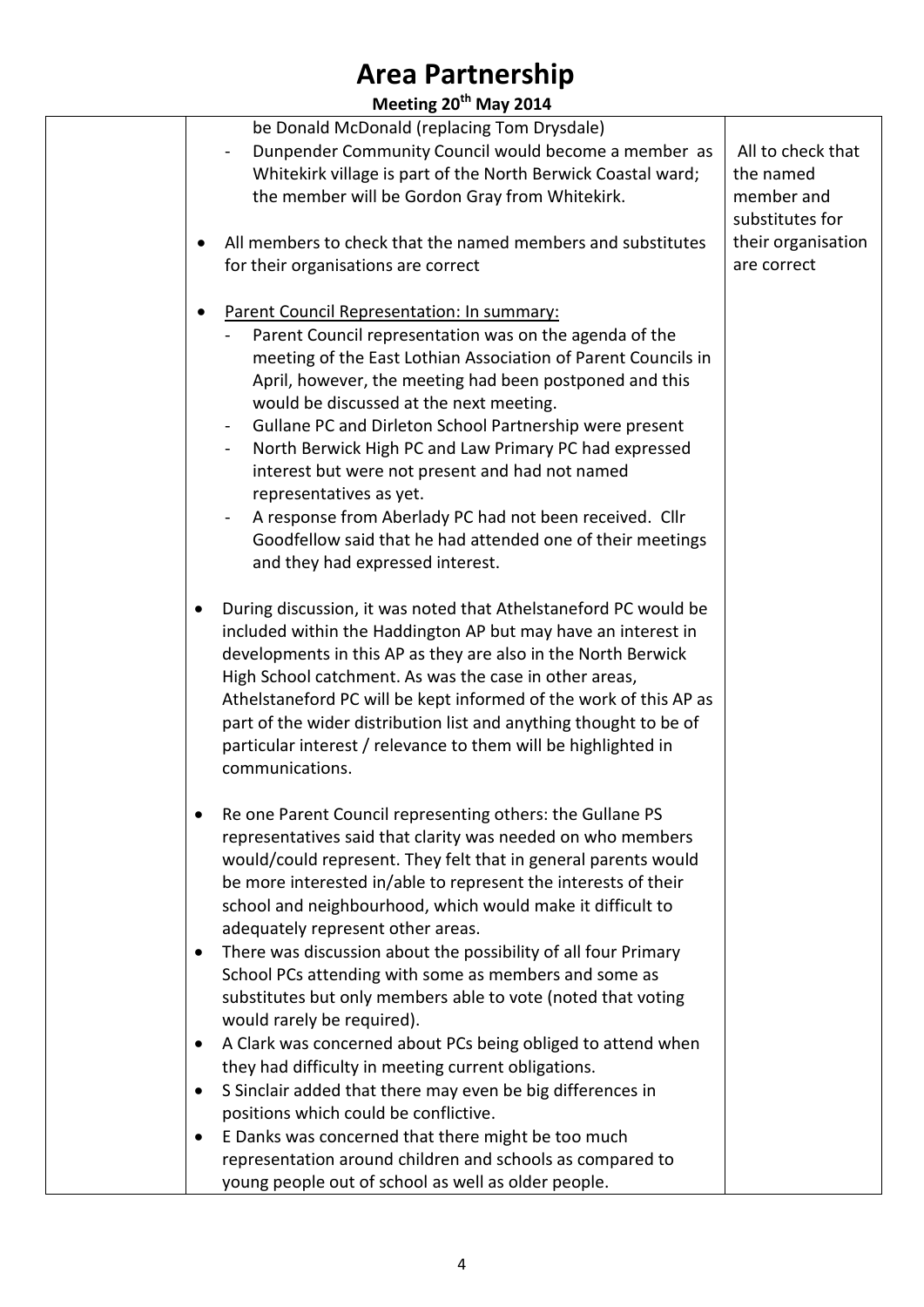| Meeting 20 <sup>th</sup> May 2014 |  |  |
|-----------------------------------|--|--|
|-----------------------------------|--|--|

| $m$ ccung $\epsilon v$ <i>way</i> $\epsilon v$                                                                                                                                                                                                                                                                                                                                                                                                                                                                                                                                                     |                                                                                                             |
|----------------------------------------------------------------------------------------------------------------------------------------------------------------------------------------------------------------------------------------------------------------------------------------------------------------------------------------------------------------------------------------------------------------------------------------------------------------------------------------------------------------------------------------------------------------------------------------------------|-------------------------------------------------------------------------------------------------------------|
| KS clarified that the membership was intended to reflect children<br>٠<br>and families in the area rather than school matters as this was<br>being done within each school community, and that young<br>people were represented by Rhiordan LF and the secondary<br>school reps who were not at this meeting.<br><b>DECISION</b><br>It was agreed that in this ward each of the 4 primary school Parent<br>Councils would be invited to nominate a member to be able to<br>ensure meaningful engagement.                                                                                           | Staff to contact all<br>parent councils re<br>this decision.                                                |
| Re additional community groups for the Area Partnership<br>KS explained the options presented in the Membership<br>Discussion paper. In essence, the membership will be different<br>in each area depending on local circumstances but it should be as<br>diverse as possible with umbrella groups/networks where<br>possible. The two main ways to select additional members were:<br>identification by this group or an open call for membership. Some<br>possible additional groups were listed in the paper.                                                                                   |                                                                                                             |
| Discussion then followed around extending the membership.<br>A range of groups were discussed covering various issues and<br>interests. It was agreed that where possible area wide groups or<br>networks would be given priority - covering a range of interests<br>(rather than single issues) eg health sport/physical activity and<br>ensuring balance between North Berwick and the villages. A                                                                                                                                                                                               |                                                                                                             |
| number of potential groups were discussed.<br>There was no one obvious representative group for Health,<br>$\bullet$<br>however, DS said that he had had discussions with the Friends of<br>the Edington and the Edington Forum and they were happy to be<br>engaged in a future health sub-group. In the meantime, health<br>issues for this area would be well-explored/identified through the<br>development of the new East Lothian strategic plan for Health<br>and Care. It was agreed to bring forward discussion of the Health<br>and Care strategic planning process at a future meeting. | DS to bring<br>forward the<br><b>Health and Care</b><br>strategic planning<br>process with a<br>local focus |
| <b>DECISION</b><br>It was agreed that the following groups would be invited to<br>nominate a member and substitute to the partnership:<br>1. Aberlady Village Hall<br>2. Gullane Village Hall<br>3. North Berwick Community Centre<br>4. The Association of East Lothian Day Centres - identifying local<br>members from North Berwick and Gullane Day Centres<br><b>North Berwick Community Sports Hub</b><br>5.<br><b>North Berwick Area Children and Youth Network</b><br>6.                                                                                                                    | Staff to contact<br>and invite these<br>groups                                                              |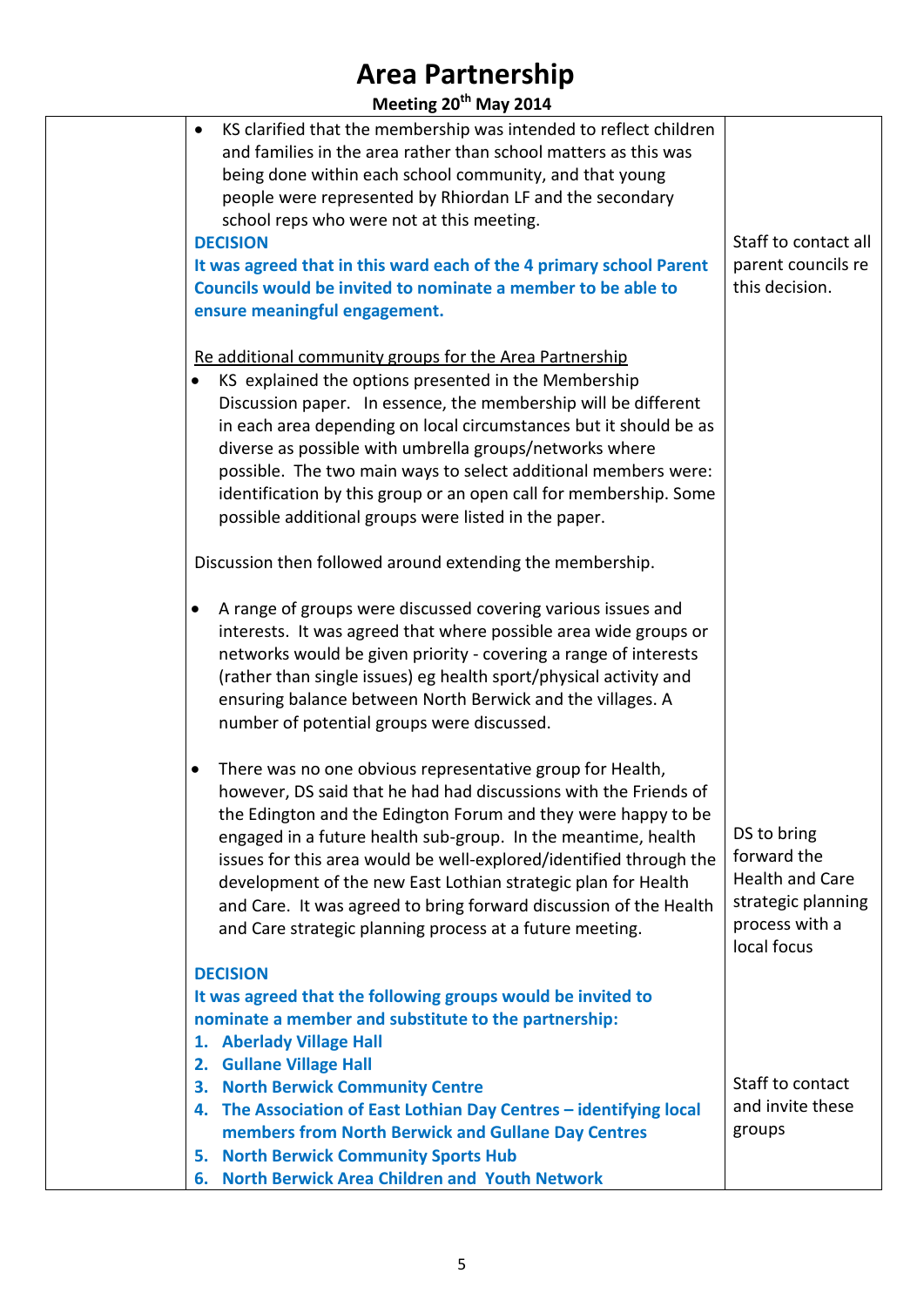**Meeting 20th May 2014**

| 7. The process                 | KS presented the Developing Area Plans paper on the process for                                                                                                                                                                                                                                                                                                                                                                                                                                |                                                                                                                                                |
|--------------------------------|------------------------------------------------------------------------------------------------------------------------------------------------------------------------------------------------------------------------------------------------------------------------------------------------------------------------------------------------------------------------------------------------------------------------------------------------------------------------------------------------|------------------------------------------------------------------------------------------------------------------------------------------------|
| of developing<br>and Area Plan | creating an Area Plan for the North Berwick Coastal Area. Key points<br>from this were that this would be a 3 stage process:<br>• Stage 1 - a review of what information was already available in<br>the North Berwick Coastal Area such as existing research, action<br>plans and statistical data from the North Berwick Coastal Area by<br>numbers full document and Snapshot version, which you can<br>access here.<br>• Stage 2 - establish priorities and identify what actions would be | Members to<br>identify any<br>relevant<br>strategies, action<br>plans or local<br>research and<br>inform staff ahead<br>of the next<br>meeting |
|                                | needed to reach the outcomes. The plan for carrying out the<br>community consultation would be decided locally.                                                                                                                                                                                                                                                                                                                                                                                | Printed copies of<br>the full 'North                                                                                                           |
|                                | • Stage 3 - would be to finalise an area plan which would need<br>further community consultation. The final plan would be<br>approved by the Area Partnership and then by the Safe and<br>Vibrant Communities Partnership.                                                                                                                                                                                                                                                                     | <b>Berwick Coastal</b><br>Area by numbers'<br>document to be<br>distributed at the<br>next meeting                                             |
|                                | There was discussion around this process covering the following:<br>What an Area Plan would look like. Staff would provide links to<br>other area plans, but stressed that this was not an indication that<br>we were planning to model East Lothian's plans one or any of<br>these. Links to Area Plans from other parts of Scotland:                                                                                                                                                         |                                                                                                                                                |
|                                | Midlothian (various):                                                                                                                                                                                                                                                                                                                                                                                                                                                                          |                                                                                                                                                |
|                                | http://www.midlothian.gov.uk/info/200130/communities and com<br>munity planning/367/community planning/10<br>Aberdeen - Culter, Cults, Bieldside & Milltimber CP:                                                                                                                                                                                                                                                                                                                              |                                                                                                                                                |
|                                | http://www.communityplanningaberdeen.org.uk/web/FILES/NCAP/<br>Culter%2C Cults%2C Bieldside and Milltimber NCAP2010-11.pdf<br>Dundee - Coldside CP Summary:                                                                                                                                                                                                                                                                                                                                    |                                                                                                                                                |
|                                | http://www.dundeepartnership.co.uk/sites/default/files/Coldside%2<br>0LCP%20Summary%20-%20May%202012.pdf                                                                                                                                                                                                                                                                                                                                                                                       |                                                                                                                                                |
|                                | How these plans would be funded at this time of dwindling<br>$\bullet$<br>resources. It was noted that one of the advantages of having a<br>community based Area Partnership would be to be able to<br>access external resources.                                                                                                                                                                                                                                                              |                                                                                                                                                |
|                                | The plan would be approved by the Safe and Vibrant<br>$\bullet$<br>Communities Partnership and information on the membership of<br>this group was requested. Here is a link to the membership of<br>this group and all groups within East Lothian Partnership:<br>http://www.eastlothian.gov.uk/downloads/file/7344/east lothian p                                                                                                                                                             |                                                                                                                                                |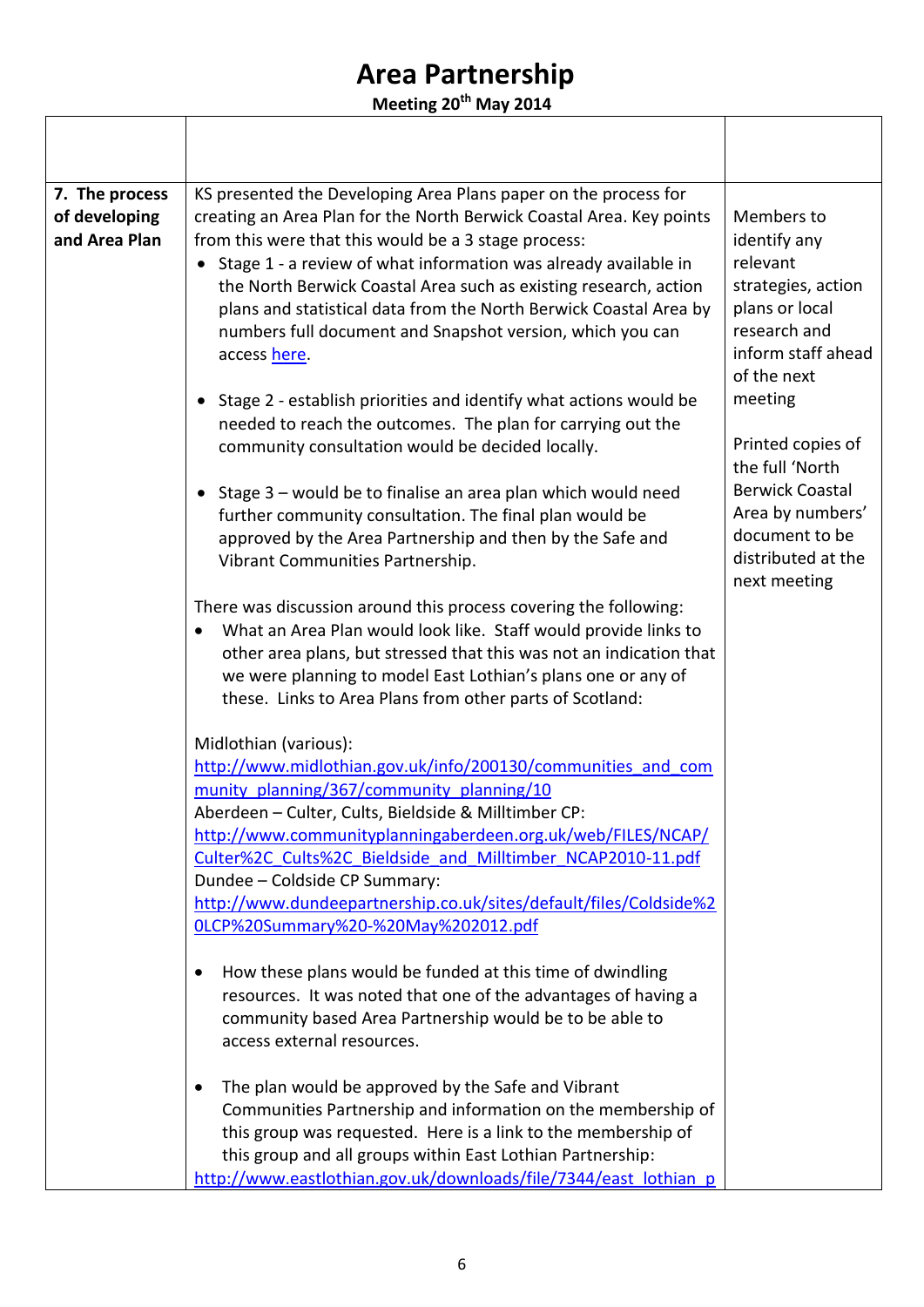**Meeting 20th May 2014**

|                 | artnership membership september 2013                                                                                                                                                                                                                                                         |                                  |
|-----------------|----------------------------------------------------------------------------------------------------------------------------------------------------------------------------------------------------------------------------------------------------------------------------------------------|----------------------------------|
|                 |                                                                                                                                                                                                                                                                                              |                                  |
|                 |                                                                                                                                                                                                                                                                                              |                                  |
| 8. Next Steps   | DS summarised the actions for members and the next steps below:                                                                                                                                                                                                                              |                                  |
|                 | Work on the membership and ensure that new members would<br>be present for the next meeting                                                                                                                                                                                                  | All to note their<br>actions and |
|                 | The next session will be the beginning of a strategic assessment<br>based on the data available; that is here we have the data but<br>this is what it means. The session will begin to look at the key<br>issues, challenges and opportunities for this area as compared to<br>East Lothian. | deadlines                        |
|                 | DS asked if there were any other burning issues at this moment<br>$\bullet$<br>and if not (none were proposed) please send any to staff to:<br>nbc-ap@eastlothian.gov.uk.                                                                                                                    |                                  |
| 9. Date of Next | Tuesday 24 <sup>th</sup> June, 7-9pm.                                                                                                                                                                                                                                                        | <b>RSVP</b> apologies            |
| <b>Meetings</b> |                                                                                                                                                                                                                                                                                              | to: $h&l$ -                      |
|                 | Members and substitutes are specifically invited to both attend this                                                                                                                                                                                                                         | ap@eastlothian.g                 |
|                 | meeting as it will focus on identifying key issues etc for the area.                                                                                                                                                                                                                         | ov.uk                            |
|                 | While the intention is to rotate meetings across the area and use<br>venues in one of the villages the plan for the format of the next<br>meeting will require considerable space and may restrict choices.                                                                                  | Staff to confirm<br>the venue    |

#### **Contact:**

Kaela Scott, Local Community Planning Officer

Email: [nbc-ap@eastlothian.gov.uk](mailto:nbc-ap@eastlothian.gov.uk) / Phone: 01620 827822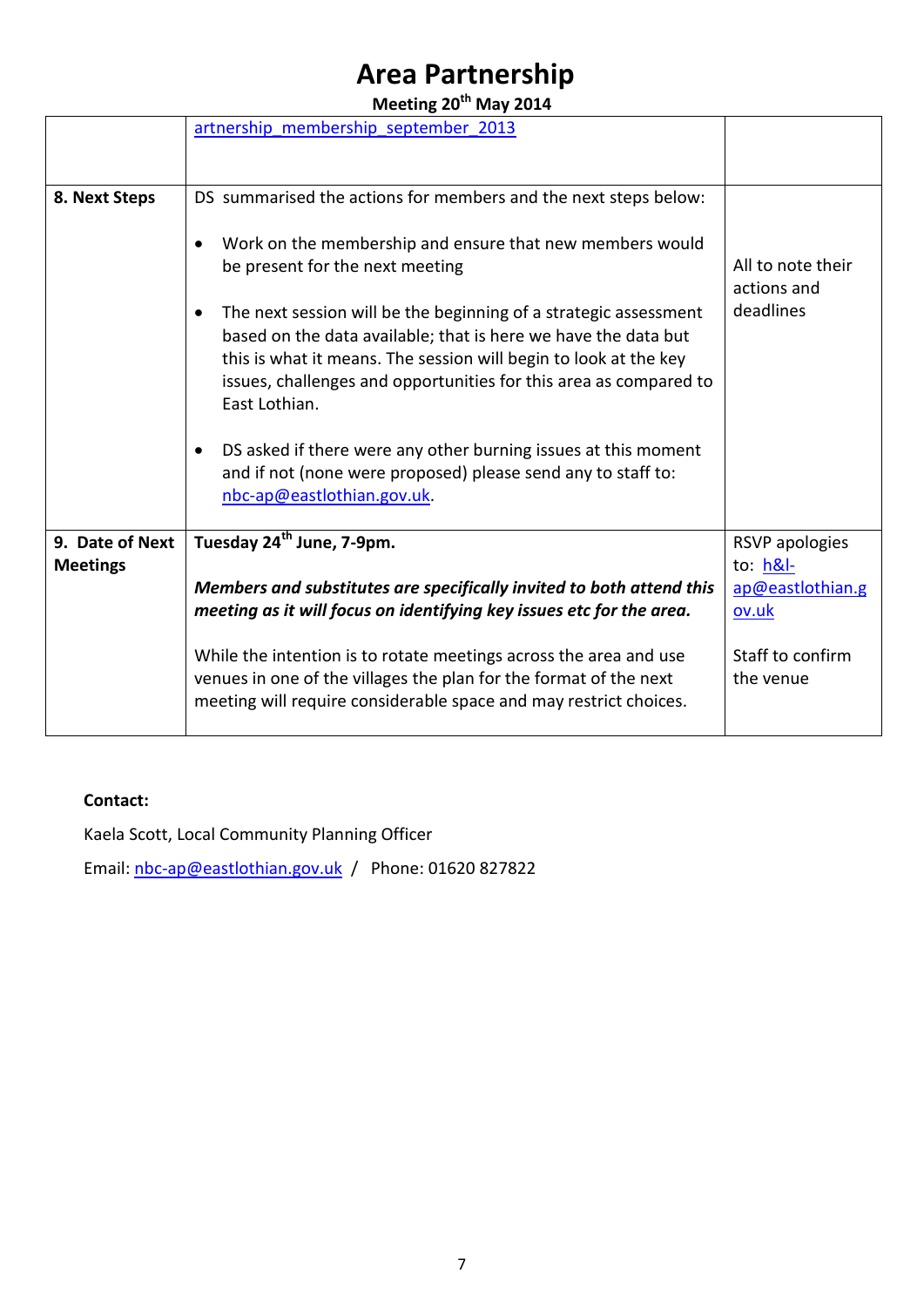### **Membership – North Berwick Coastal Area Partnership Discussion Paper for the meeting 20/5/14**

In addition to the fixed membership of the Partnership – Elected Members, Community Councils, TRA representatives and Parent Councils – it is planned that each partnership would also have around 6 community members representing other interests across the area.

The appointment of members for the Area Partnership should aim to:

- Represent the geographic diversity of the area;
- Ensure a balance between the different interest groups across an area;
- Provide opportunities for a diverse range of active groups to contribute;
- Ensure that the interests of equality groups are acknowledged.

At the Area Partnership Briefing there was some discussion regarding which other groups would be important to have represented on the partnership. Youth representatives and Dirleton Village Association have been invited on the basis on the agreements reached here.

#### **Options for identifying the remaining community members for the 1st year of the Partnership**

#### **Option 1** – **directly inviting key network / representative groups**

Next Steps: to identify and directly invite active network / representative groups (eg. business associations, development trusts, thematic networks) and significant local groups to appoint a member and substitute to the Partnership.

Possible groups already mentioned in the area include:

- a) Friends of the Edington
- b) North Berwick Youth Network
- c) North Berwick Day Centre
- d) North Berwick Community Sports Hub
- e) North Berwick Community Centre
- f) Support from the Start

#### **OR**

#### **Option 2 – open call for membership**

Next Steps: to issue an invite to all local community groups across the area to nominate a member (and substitute) and identify what they could bring to the partnership.

invitations could be issued via mail/email and/or through a community meeting.

The existing partnership members would then vote on the nominations received and appoint a further 5-7 members to the partnership for a 1 year period.

*Whichever approach is chosen we hope to have the remaining members appointed by the 2nd meeting of the Partnership so that they can participate in discussions relating to themes and priorities from the outset.*